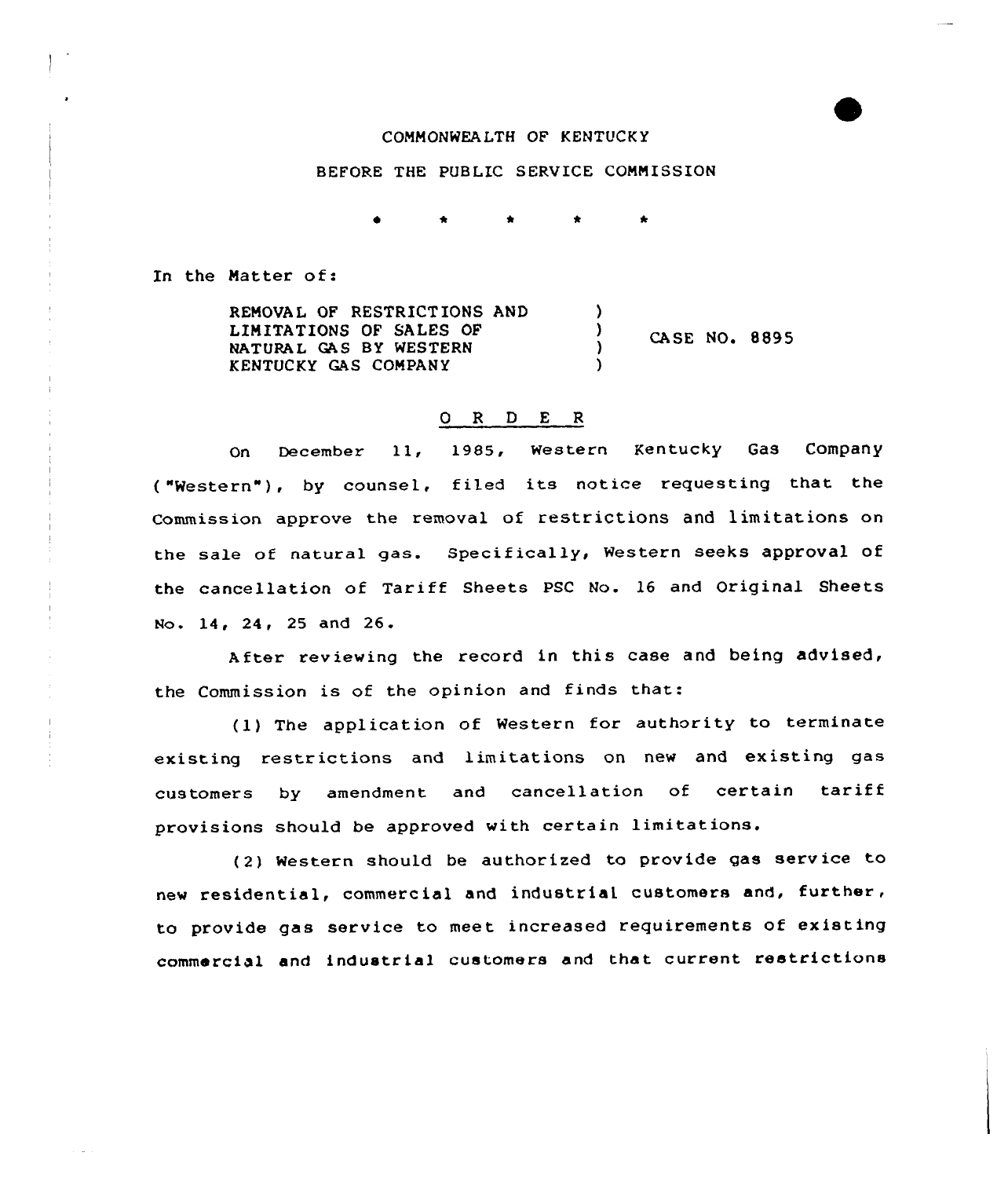on the provision of this service should be terminated for a period of <sup>3</sup> years. This will enable the Commission to assess the changing energy picture and determine whether a further extension is justified at the end of this period.

(3) The curtailment priorities heretofore approved by the Commission should remain in ef feet in the event they are needed because of future supply deficiencies.

IT IS THEREFORE ORDERED that:

 $\ddot{\phantom{a}}$ 

(1) The application of Western for authority to terminate existing restrictions and limitations on new and existing gas customers by amendment and cancellation of certain tariff provisions shall be denied to the extent that the application seeks approval without limitations.

( 2) Western is hereby authorized to provide gas service to new residential, commercial and industrial customers and, further, to provide gas service to meet increased requirements of existing commercial and industrial customers and that current restrictions on the provision of this service shall be terminated for a period of 3 years.

(3) The curtailment priorities heretofore approved by the Commission shall remain in effect in the event they are needed because of tuture supply deficiencies.

(4) Western shall file within <sup>30</sup> days from the date of this Order its revised tariff consistent with the provisions set out herein,

 $-2-$